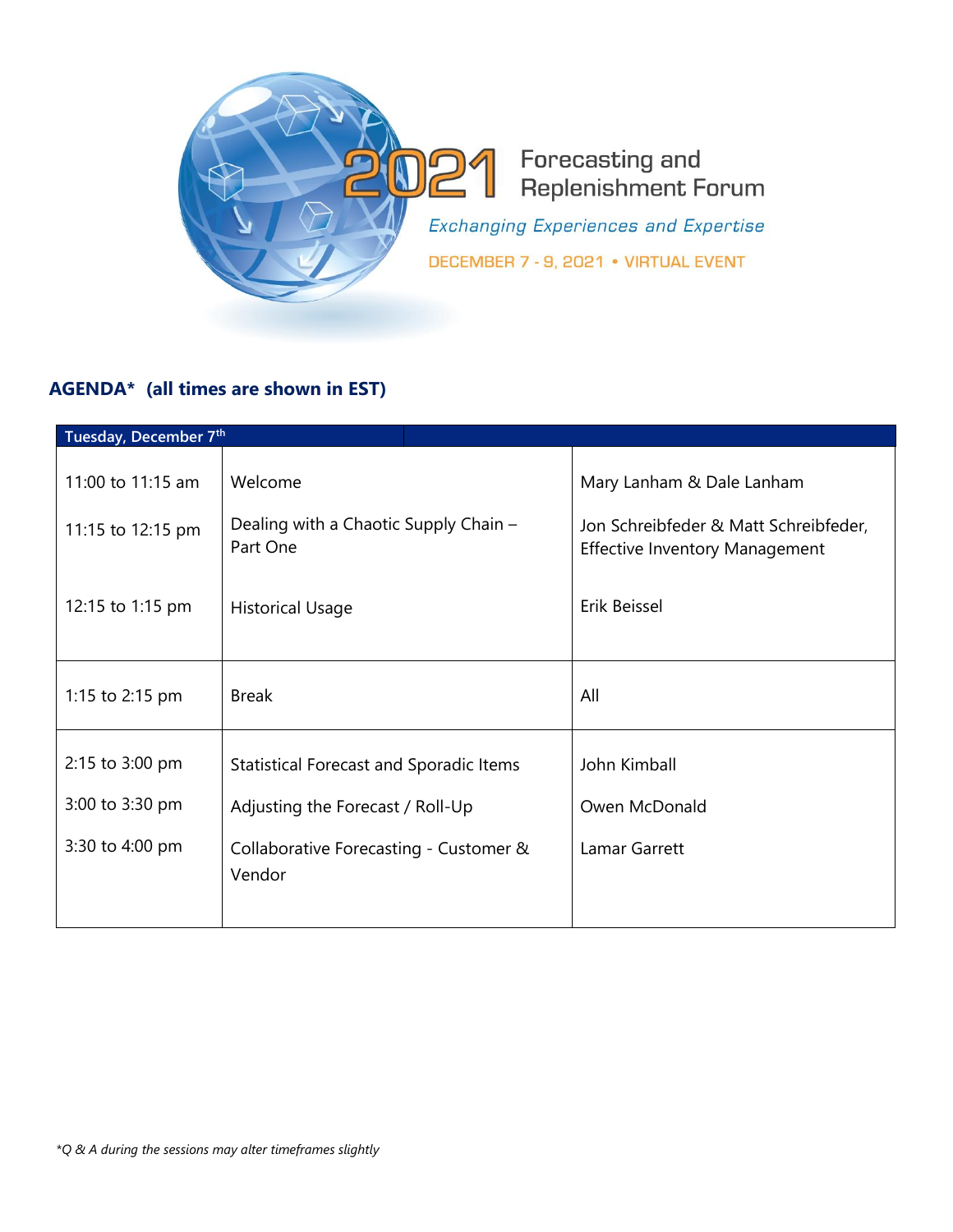

## **AGENDA\* (all times are shown in EST)**

| Wednesday, December 8th |                                                                                           |                                                                                |  |  |
|-------------------------|-------------------------------------------------------------------------------------------|--------------------------------------------------------------------------------|--|--|
| 11:00 to 12:00 pm       | Dealing with a Chaotic Supply Chain - Part<br>Two                                         | Jon Schreibfeder & Matt Schreibfeder,<br><b>Effective Inventory Management</b> |  |  |
| 12:00 to 12:45 pm       | Production & Assemblies                                                                   | Lamar Garrett                                                                  |  |  |
| 12:45 to 1:15 pm        | <b>Evaluating Suggested Orders</b>                                                        | Lamar Garrett                                                                  |  |  |
| 1:15 to 2:15 pm         | <b>Break</b>                                                                              | All                                                                            |  |  |
|                         |                                                                                           |                                                                                |  |  |
| 2:15 to 3:00 pm         | <b>Evaluating Suggested Transfers</b>                                                     | John Kimball                                                                   |  |  |
| 3:00 to 3:30 pm         | Surplus & Excess Inventory                                                                | <b>Lamar Garrett</b>                                                           |  |  |
| 3:30 to 4:30 pm         | <b>Inbound Container Tracking</b>                                                         | Erik Beissel                                                                   |  |  |
| 4:30 to 5:30 pm         | Virtual Networking Party - BYOB- bring<br>your own beverage (and supply chain<br>stories) | ALL                                                                            |  |  |